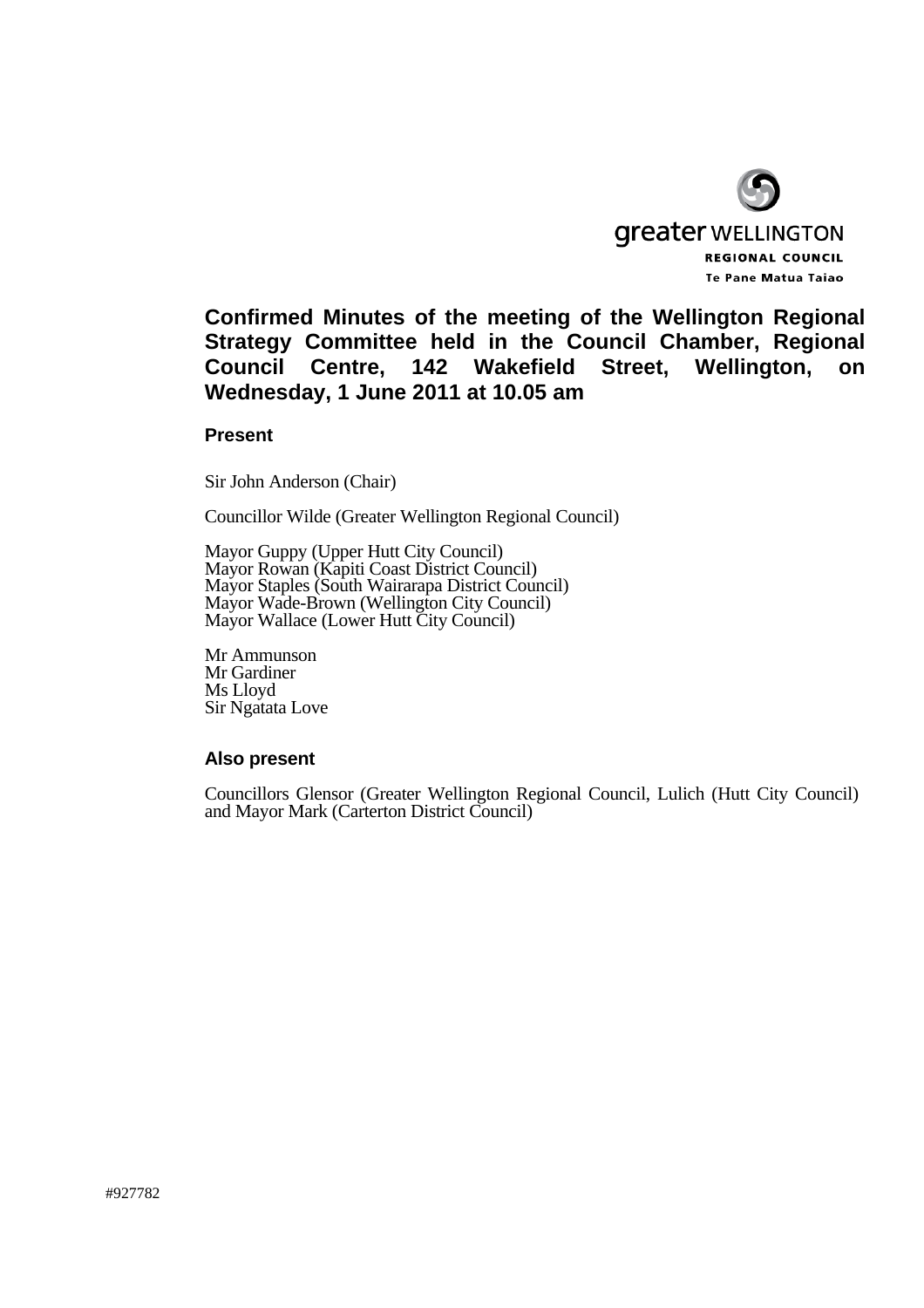## WRS 21 **Apologies**

*Moved (Sir John Anderson/Cr Wilde)*

 *That the Committee accepts the apologies for lateness from Mayor Wallace and absence from Mayor Leggett.*

The motion was **CARRIED**

## WRS 22 **Conflict of Interest declarations**

There were no declarations of conflict of interest.

### WRS 23 **Public Participation**

No members of the public participated in the meeting.

### WRS 24 **Confirmation of Minutes**

*Moved (Cr Wilde/Mayor Guppy)*

*That the Committee confirms the public and public excluded minutes of 29 March 2011, Reports 11.152 and Report 11.153.*

The motion was **CARRIED**.

### WRS 25 **Grow Wellington Statement of Intent**

**Report 11.201 File:**  $WRS/09/01/01$ 

*Moved (Mayor Rowan/Ms Lloyd)*

*That the Committee*

- *1. Receives the report.*
- *2. Notes the content of the report.*
- *3. Agrees that no further changes are required to be made to the Draft Statement of Intent 2011/2012 and that this be communicated to the Board of Grow Wellington.*

The motion was **CARRIED**.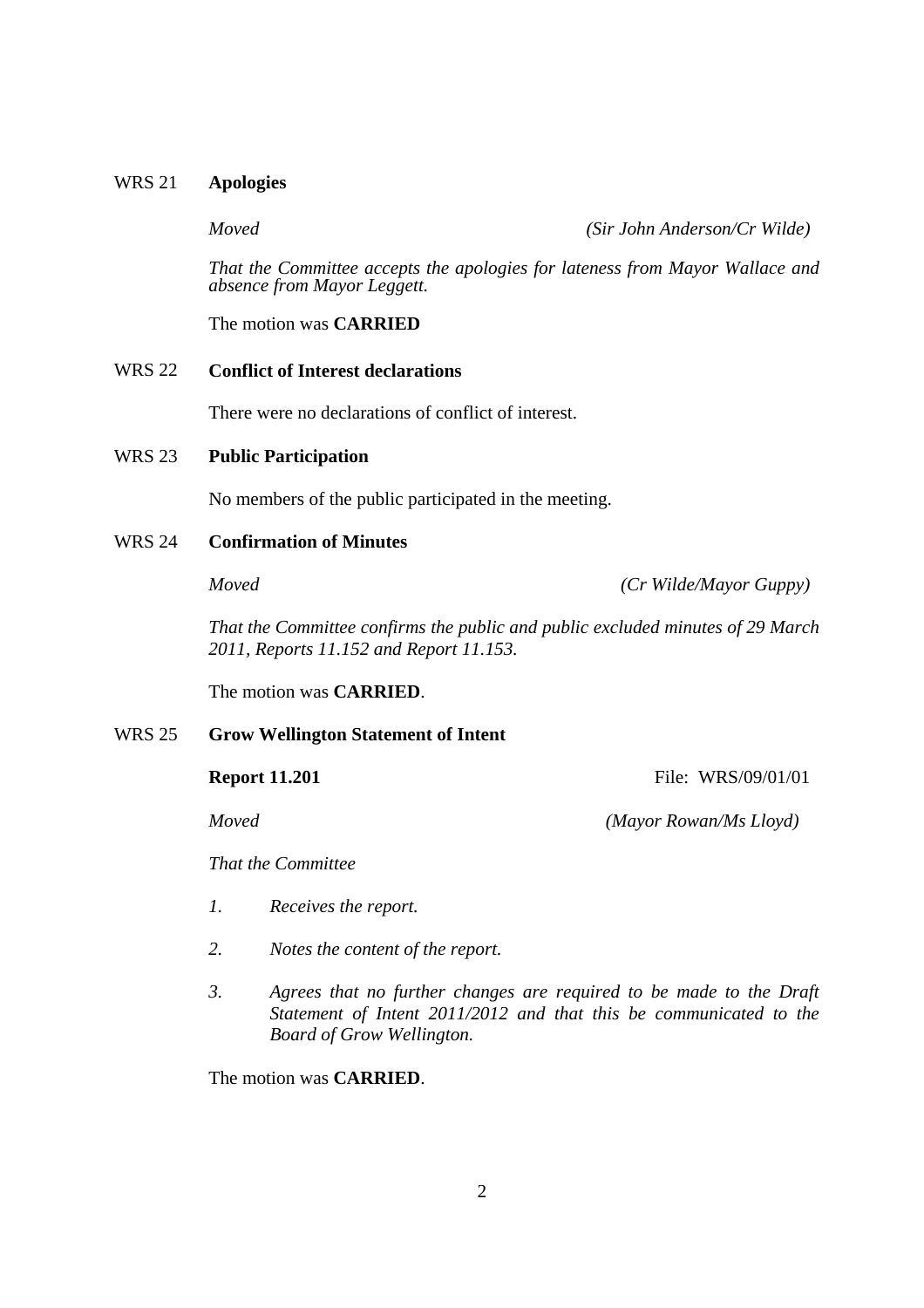## WRS 26 **Exclusion of the public**

#### **Report 11.236 File: E**/11/01/03

*Moved (Sir John Anderson/Cr Wilde)*

*That the Committee* 

 *Excludes the public from the following part of the proceedings of this meeting namely:* 

#### *1. Grow Wellington Director appointments*

*The general subject of each matter to be considered while the public is excluded, the reasons for passing this resolution in relation to each matter and the specific grounds under section 48(1) of the Local Government Official Information and Meetings Act 1987 for the passing of this resolution are as follows:* 

| <b>General</b><br>subject<br>each<br>matter<br>be<br>to<br>considered: | <b>Reason for passing this resolution</b><br>of in relation to each matter                                                                                                                                                                                                                                           | <b>Ground</b><br>under<br>section<br>$48(1)$ for the passing of<br>this resolution                                                                                                                                                                          |
|------------------------------------------------------------------------|----------------------------------------------------------------------------------------------------------------------------------------------------------------------------------------------------------------------------------------------------------------------------------------------------------------------|-------------------------------------------------------------------------------------------------------------------------------------------------------------------------------------------------------------------------------------------------------------|
| 1. Grow<br>Wellington<br>Director<br>appointments                      | The information contained in this<br>report relates to the proposed<br>appointment of directors to Grow<br>Wellington. Release of this<br>information would prejudice the<br>proposed appointees' privacy by<br>disclosing the fact that they are<br>being considered as directors of<br>the<br>region's<br>economic | That the public conduct of<br>the whole or the relevant<br>part of the proceedings of<br>the meeting would be<br>likely to result in the<br>disclosure of information<br>for which good reason for<br>withholding would exist<br>under section $7(2)(a)$ of |

*the region's economic development agency. Greater Wellington has not been able to identify a public interest favouring disclosure of this particular information in public proceedings of the meeting that would override the privacy of the individuals concerned.* 

*Official Information and Meetings Act 1987 (i.e to protect the privacy of natural persons).* 

*the Local Government*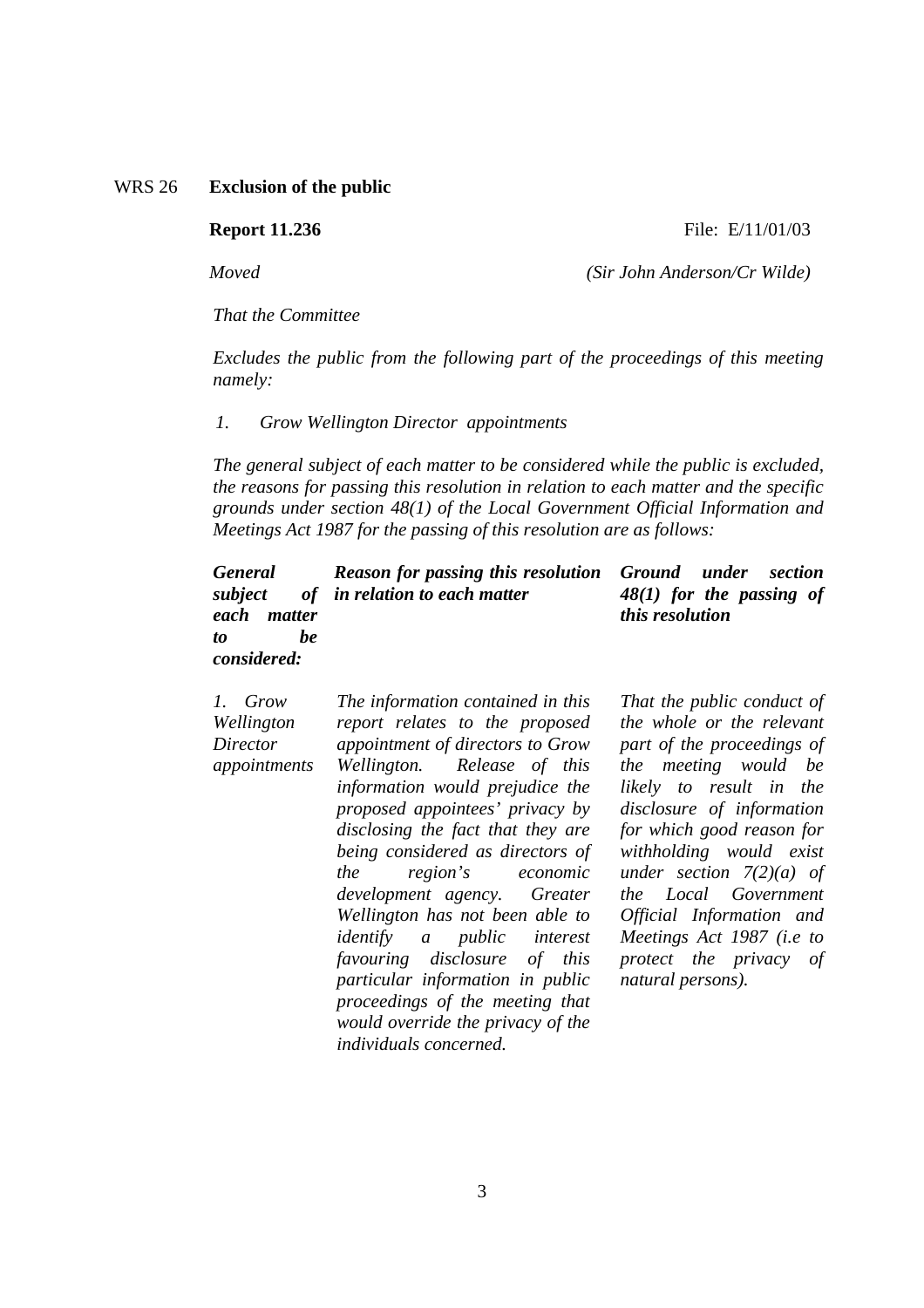*This resolution is made in reliance on section 48(1) of the Local Government Official Information and Meetings Act 1987 and the particular interest or interests protected by section 6 or section 7 of that Act which would be prejudiced by the holding of the whole or the relevant part of the proceedings of the meeting in public are as specified above.* 

The motion was **CARRIED**.

The public meeting closed at 10:12am.

Sir John Anderson Chair

Date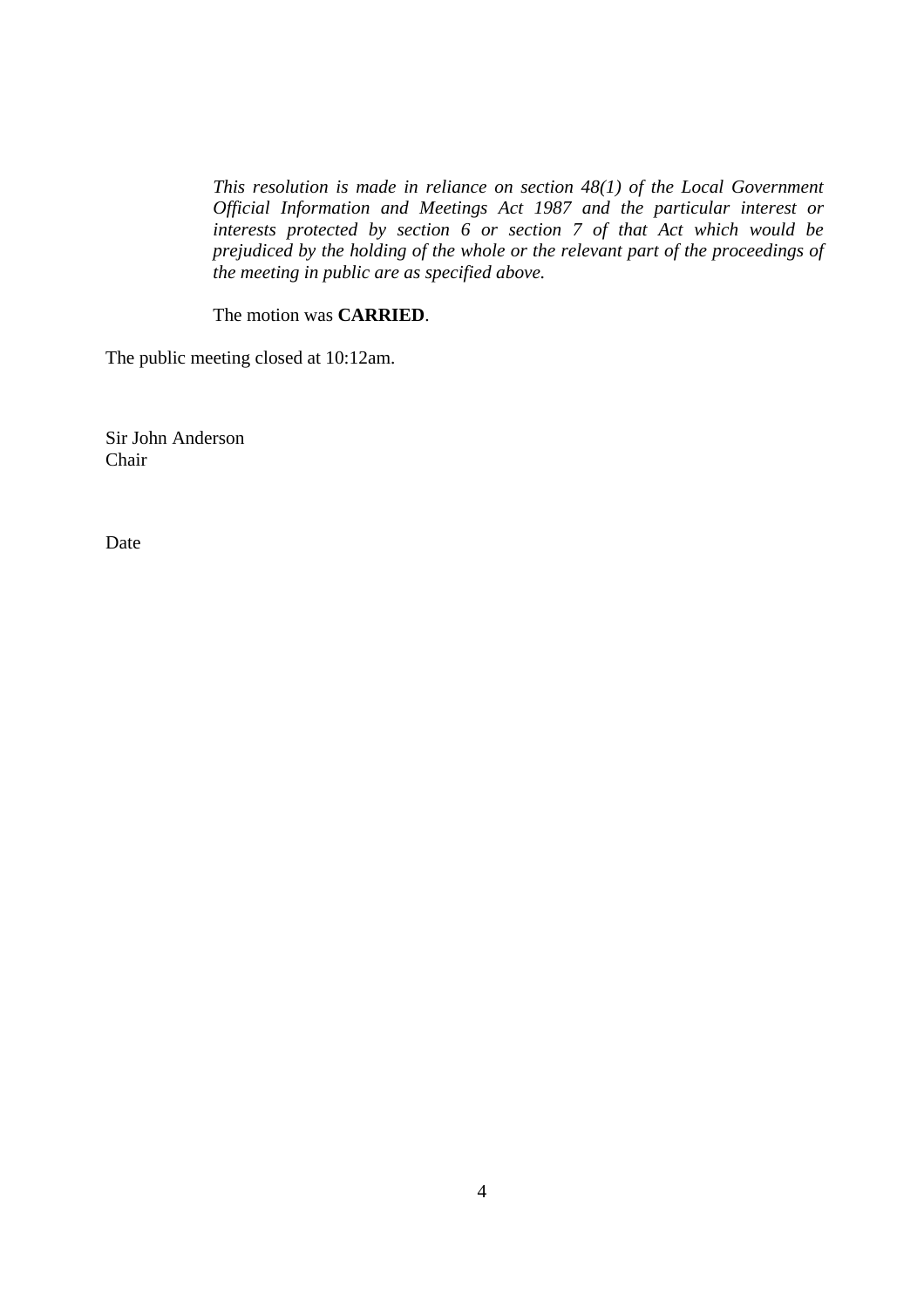

**The matters referred to in these minutes were considered by the Wellington Regional Strategy Committee on 1 June 2011 under public exclusion. These minutes do not require confidentiality and may be considered in the public part of the meeting.** 

# **Confirmed Minutes of the public excluded part of the meeting of the Wellington Regional Strategy Committee held in the Council Chamber, Regional Council Centre, 142 Wakefield Street, Wellington, on Wednesday, 1 June 2011 at 10:12am.**

Sir John Anderson (Chair)

Councillor Wilde (Greater Wellington Regional Council)

Mayor Guppy (Upper Hutt City Council) Mayor Rowan (Kapiti Coast District Council) Mayor Staples (South Wairarapa District Council) Mayor Wade-Brown (Wellington City Council) Mayor Wallace (Lower Hutt City Council)

Mr Ammunson Mr Gardiner Ms Lloyd Sir Ngatata Love

## **Also present**

Councillors Glensor (Greater Wellington Regional Council, Lulich (Hutt City Council) and Mayor Mark (Carterton District Council)